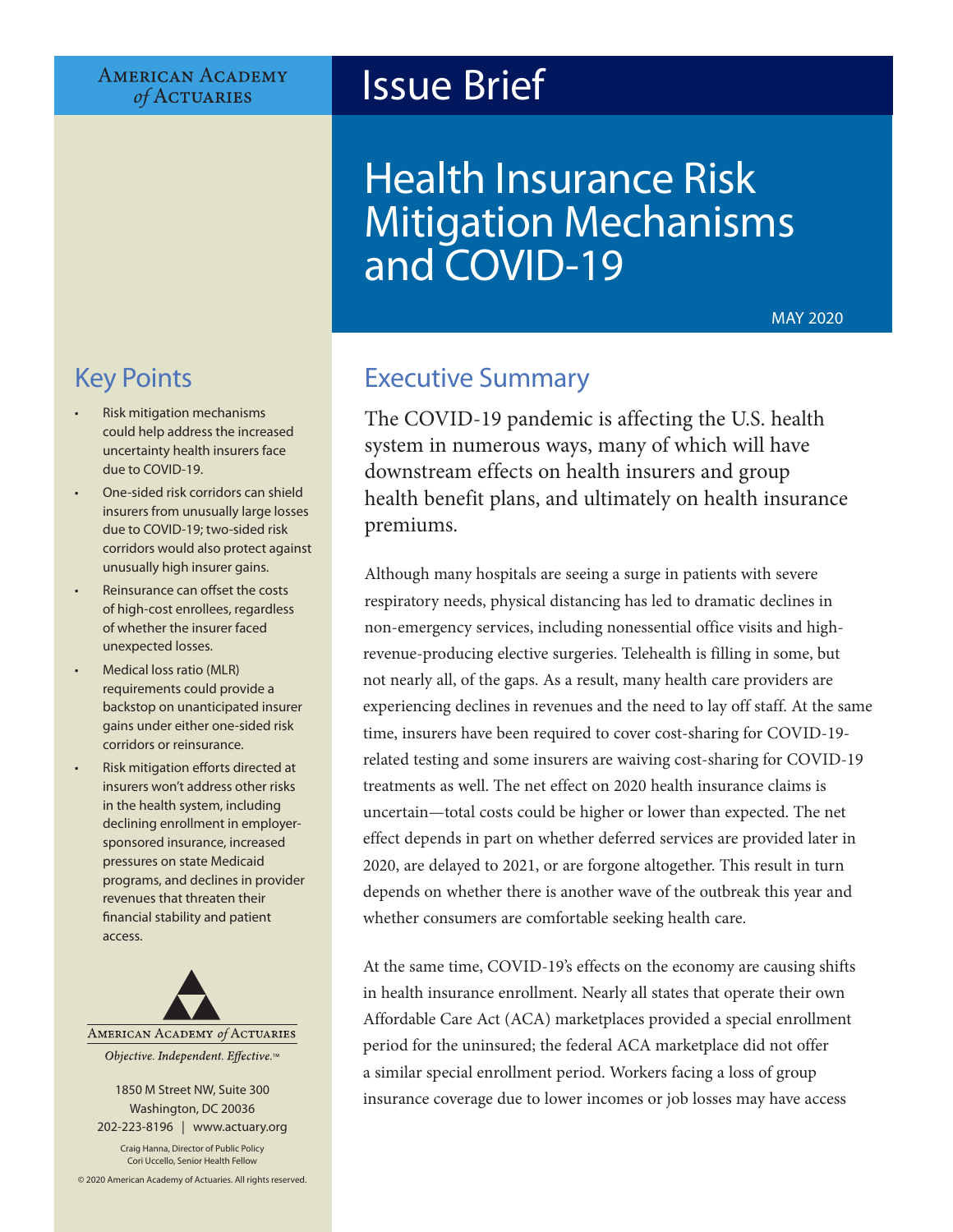to COBRA coverage<sup>1</sup> (which can be expensive), coverage through the individual market (potentially with premium subsidies, which are based on annual income), or Medicaid coverage (eligibility varies by state and is based on monthly income). There could be big shifts in enrollment from the employer group market into Medicaid, the individual market, and the ranks of the uninsured, especially at higher unemployment rates.<sup>2</sup>

In the midst of so much uncertainty regarding 2020, insurers are developing premiums for 2021. It is unknown whether there will be additional COVID-19 waves in 2021; how many services and treatments deferred in 2020 will take place in 2021; what the risk pools will look like; whether new treatments, vaccines, or antibody tests will be available; and, if so, what their associated costs will be and how they will be paid for. Because not all deferred care is nonessential, greater future health care needs could arise due to worsening of untreated conditions.

Health insurance by its nature deals with risk and uncertainty. But if risks and uncertainty are unusually high, they can also lead to unintended consequences, such as higher premiums or even insurer decisions to leave the market. Various risk mitigation mechanisms can be used to help address risks, thereby leading to more competition and stable premiums. This issue brief provides a primer of the risks that insurers face and the mechanisms that are designed to address those risks. It then assesses the implications of these mechanisms, especially risk corridors and reinsurance, for the heightened risks and uncertainty arising due to the COVID-19 pandemic.

Historically, insurers have faced several types of risks. These include pricing risk, plan-specific adverse selection risk, and the risk of particularly high-cost enrollees. Mechanisms to mitigate pricing risk have included risk corridors, medical loss ratio (MLR) requirements, aggregate reinsurance, and especially for Medicaid managed care plans, supplemental payments and midyear rate adjustments. Risk adjustment is often used to mitigate plan-specific adverse selection risk, and individual reinsurance is used to mitigate the risk of particularly high-cost enrollees.

**Members of the Health Practice Council include: Audrey Halvorson, MAAA, FSA—***vice president|chairperson;*  **Tammy Tomczyk, MAAA, FSA, FCA—***vice chairperson;* **Joseph Allbright, MAAA, ASA; Jamala Arland, MAAA, ASA; Alfred Bingham, MAAA, FSA; Joyce Bohl, MAAA, ASA; April Choi, MAAA, FSA; Robert Damler, MAAA, FSA; Barbara Klever, MAAA, FSA; Marc Lambright, MAAA, FSA; Julia Lerche, MAAA, FSA; Catherine Murphy-Barron, MAAA, FSA; Colleen O'Malley Driscoll, MAAA, FSA, FCA, EA; Rebecca Owen, MAAA, FSA, FCA; Susan Pantely, MAAA, FSA; Allen Schmitz, MAAA, FSA; John Schubert, MAAA, ASA, FCA; Derek Skoog, MAAA, FSA; Bruce Stahl, MAAA, ASA; Karin Swenson-Moore, MAAA, FSA; and Cori Uccello, MAAA, FSA, FCA, MPP. Uccello, who is the Academy's senior health fellow, was the primary drafter of this issue brief.**

<sup>1</sup> As enacted through the Consolidated Omnibus Budget Reconciliation Act (COBRA), it allows eligible employees and their dependents continued benefits of health insurance coverage if an employee loses their job.

<sup>2</sup> Health Management Associates, *[COVID-19 Impact on Medicaid, Marketplace, and the Uninsured, by State](https://www.healthmanagement.com/wp-content/uploads/HMA-Estimates-of-COVID-Impact-on-Coverage-public-version-for-April-3-830-CT.pdf)*, April 3, 2020.

Bowen Garrett and Anuj Gangopadhyaya, *[How the COVID-19 Recession Could Affect Health Insurance Coverage](https://www.urban.org/research/publication/how-covid-19-recession-could-affect-health-insurance-coverage)*, Urban Institute, May 2020.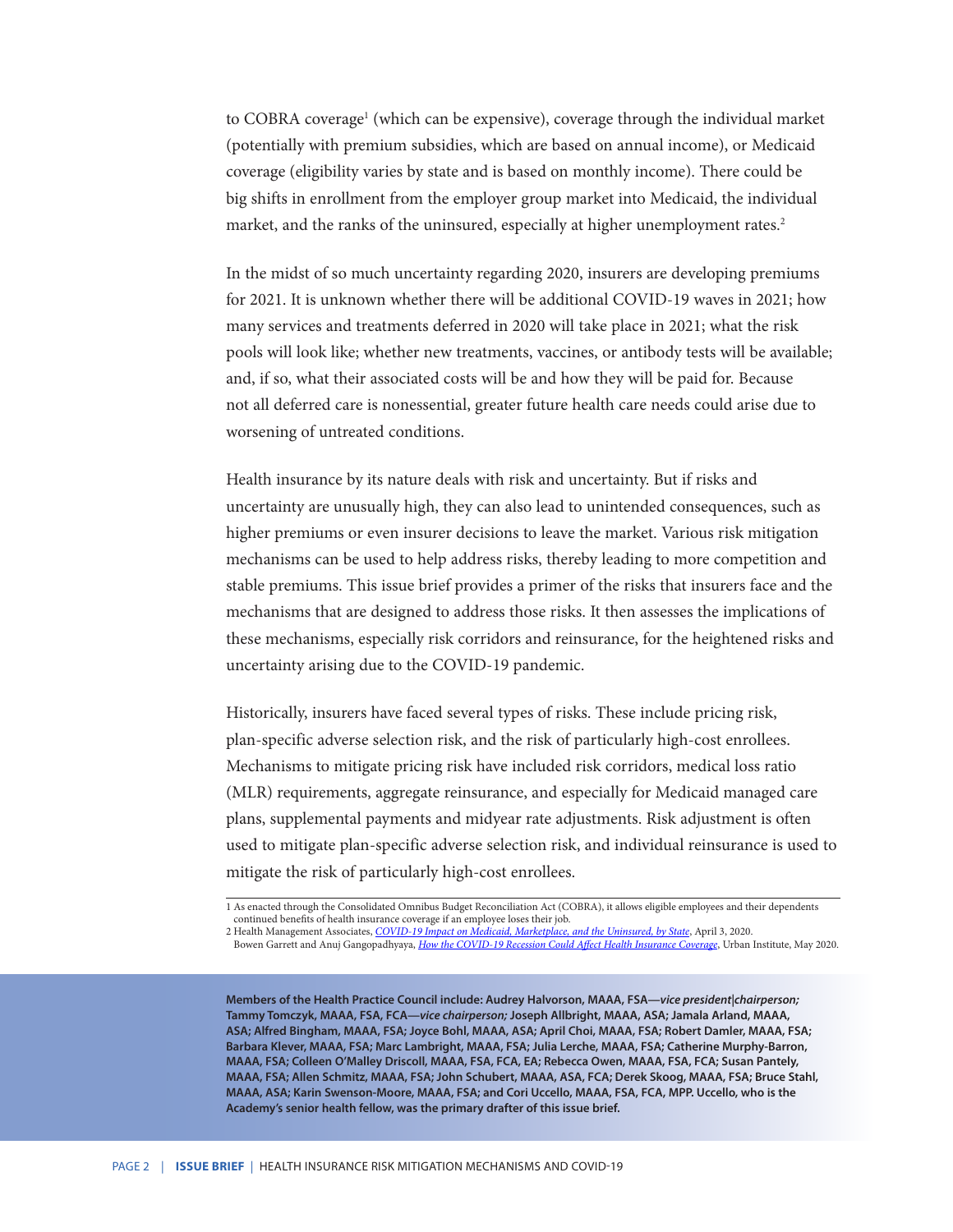COVID-19 has exacerbated some of these risks. One-sided risk corridors could be used to provide insurers relief from unusually large losses due to COVID-19 and would target those insurers rather than providing payments to all insurers. Two-sided risk corridors could also be used to protect against unusually high insurer gains. Reinsurance could be used to provide additional funds to insurers, offsetting the costs of high-cost enrollees generally or only those with COVID-19 diagnoses or treatments. Such reimbursements would be available regardless of whether insurers face total costs (net of reductions for deferred care) that are higher or lower than expected. With either one-sided risk corridors or reinsurance, MLR requirements could provide a backstop on unanticipated insurer gains.

Risk mitigation efforts directed at insurers won't be able to address other risks in the health system, including declining enrollment in employer-sponsored insurance, increased pressures on state Medicaid programs, and declines in provider revenue that threaten their financial stability and patient access.

### Risks Insurers Face and Typical Risk Mitigation Mechanisms

#### **Pricing Risk**

Pricing risk can result in premiums that are not adequate to cover actual claims. It can also result in unintended windfalls to insurers if premiums are set too high relative to actual claims. Notably, insurers cannot increase future premiums to recover past losses. Health insurers<sup>3</sup> set premiums based on their best estimates of who will enroll in their coverage (i.e., the distribution of enrollees by age, gender, health status, etc.), the expected health care utilization of their enrollees (e.g., number and type of office visits and surgeries), and the anticipated costs associated with that utilization (e.g., the prices paid to providers, prescription drug costs). There will always be uncertainty regarding these factors, and insurers typically build some uncertainty into their projections. They also build up surplus specifically to be prepared for unexpected events.

But there are sometimes situations when uncertainty is higher than usual, exposing insurers to more pricing risk. For instance, when a new insurance program begins, it can be especially difficult for insurers to set premiums when their data on health spending for potential enrollees is limited. This was the case during the early years of the Medicare Part D prescription drug program and in the individual market after implementation of the ACA market reforms. Pricing risk also arises because it is not always possible to foresee the availability of new treatment options, as was the case when new and expensive hepatitis C treatments became available.

<sup>3</sup> In many Medicaid programs, the state sets the Medicaid managed care rate.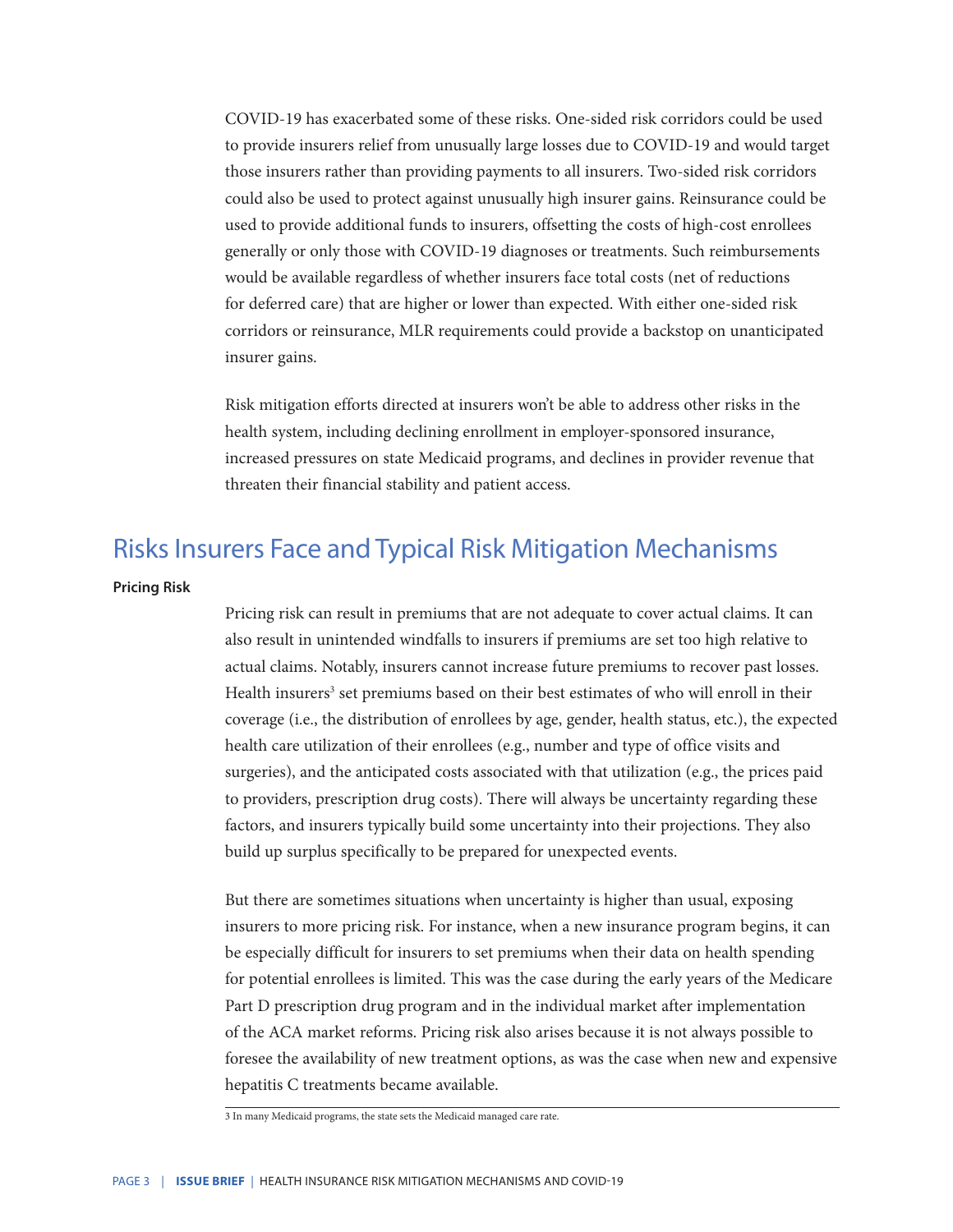Several mechanisms can be used to mitigate pricing risk, including risk corridors, medical loss ratio rebates, aggregate reinsurance, and midyear rate adjustments.

*Risk corridors.* Risk corridors can be used to limit insurer losses and/or gains if claims experience is very different from what was expected when developing premiums. Risk corridors can be one-sided—the government pays insurers if their losses exceed a certain threshold, or two-sided—including a provision for insurers to pay the government if their gains exceed a certain threshold. By limiting insurer losses, risk corridors can encourage competition during periods of greater uncertainty and can protect insurer solvency if unforeseen events cause claims to be much higher than expected.

Two-sided symmetric risk corridors are currently used in the Medicare Part D program. Private Part D plans bear the full risk if actual spending is within 5% of expected spending. If actual spending exceeds expected spending by more than 5%, the federal government reimburses the insurer for a share of the losses. If actual claims fall below expected claims by more than 5%, the insurer pays the federal government a share of the gains. Notably, these risk corridors are not constrained to be budget-neutral—there could be a net cost or a net revenue to the federal government.

Two-sided symmetric risk corridors were also included temporarily for ACA-compliant plans in the individual market from 2014 to 2016, the first years of the ACA market reforms. The risk corridors followed the same general structure as the Part D risk corridor program, although with different thresholds.<sup>4</sup> Some states have also incorporated risk corridors for their Medicaid managed care plans. In contrast to commercial markets in which insurers set the premiums, states typically set the Medicaid managed care rate. Two-sided risk corridors in Medicaid can help mitigate large losses in managed care plans if plan spending exceeds the capitation rate, and can help ensure the state doesn't overspend if plan spending falls below the capitation rate.

Risk corridors can allow insurers to reduce their risk charges, although risk charges are usually a fairly small percentage of the premium (e.g., 2%-4%). Another way risk corridors can result in lower premiums is that having a backstop can allow insurers to price using less conservative assumptions.

<sup>4</sup> Although not required to be budget-neutral, the Department of Health and Human Services (HHS) issued guidance that it would implement risk corridors in a budget-neutral manner. Because aggregate insurer losses exceeded gains, this decision lowered risk corridor payments relative to what would have been expected through the program parameters. However, a recent Supreme Court decision in *Maine Community Health Options v. United States* ruled that insurers are entitled to full risk corridor payments.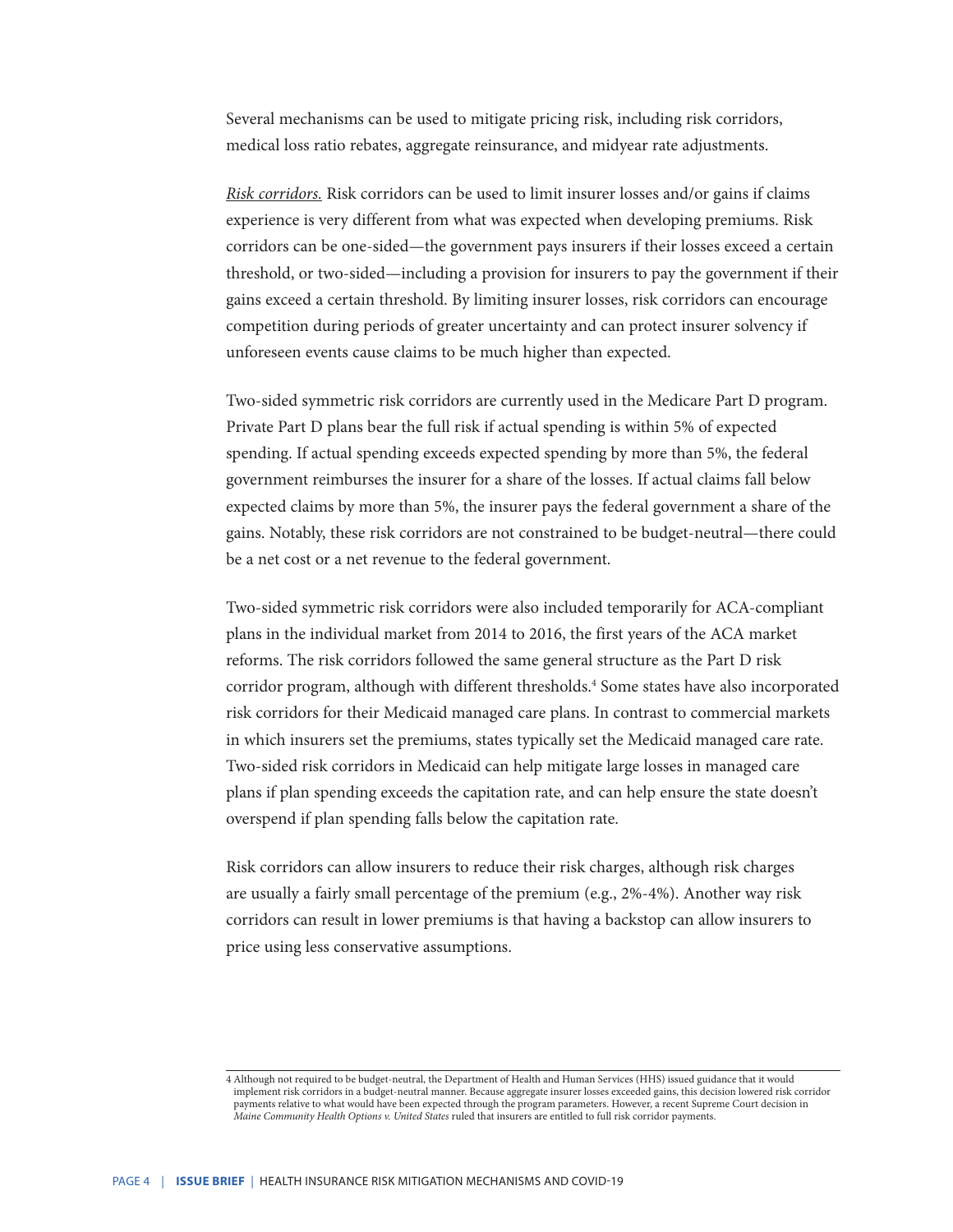*Medical loss ratio (MLR) requirements.* Medical loss ratio requirements limit the share of premiums that goes toward administrative expenses and profits, as opposed to being used to pay for health care claims. Under MLR rules, insurers whose claims fall below a certain threshold must refund a portion of the premium. This is somewhat akin to a one-sided risk corridor, in which insurers would bear all of the risk for having claims greater than expected but are required to provide refunds if their claims relative to expenses are lower than expected.

Most insurance markets include MLR requirements. In the individual and small group markets, the minimum MLR is 80%; for fully insured large group plans, the minimum MLR is 85%, recognizing the economies of scale in administrative costs for larger group plans.5 To determine any applicable refunds to *policyholders*, claims and expenses are averaged over a three-year period. This can lower the likelihood of refunds and the refunds themselves if within the three-year average period an insurer experiences one year of a low MLR but two other years with a higher MLR. Recall that under risk corridors, insurers would need to make payments to the *government*, as opposed to refunding money to *policyholders*.

Medicare Advantage (MA) and Part D plans must meet an 85% MLR threshold or make payments to the Centers for Medicare and Medicaid Services (CMS) based on that year's difference (as opposed to being averaged over three years). Similarly, Medicaid and Children's Health Insurance Program (CHIP) managed care organizations are also subject to 85% federal MLR standards. However, states have discretion on whether to require rebates below a state-defined threshold (which may be higher than 85%), with any applicable refund payments made to federal and state governments.

*Aggregate reinsurance.* Aggregate reinsurance is another option to limit insurers' downside risk by paying all or a percentage of claims once a private plan's aggregate claims paid exceed a predetermined threshold. This threshold is typically expressed as a percentage of aggregate expected claims (for example, an aggregate limit might be 102% of projected paid claims). Insurers would keep all gains if actual claims are lower than expected. Government-provided aggregate reinsurance protection would be similar to a one-sided risk corridor that shields insurers from unexpected losses. In other words, the insurer would keep all gains, regardless of the size, if actual spending is less than expected, but would bear the losses only up to a certain point if spending is greater than expected.

<sup>5</sup> MLR calculations are performed after any other risk mitigation program transfers to or from insurers are made. In other words, claims and premiums used in MLR calculations include any transfers from risk adjustment and risk corridor programs. MLR requirements do not apply to self-funded plans.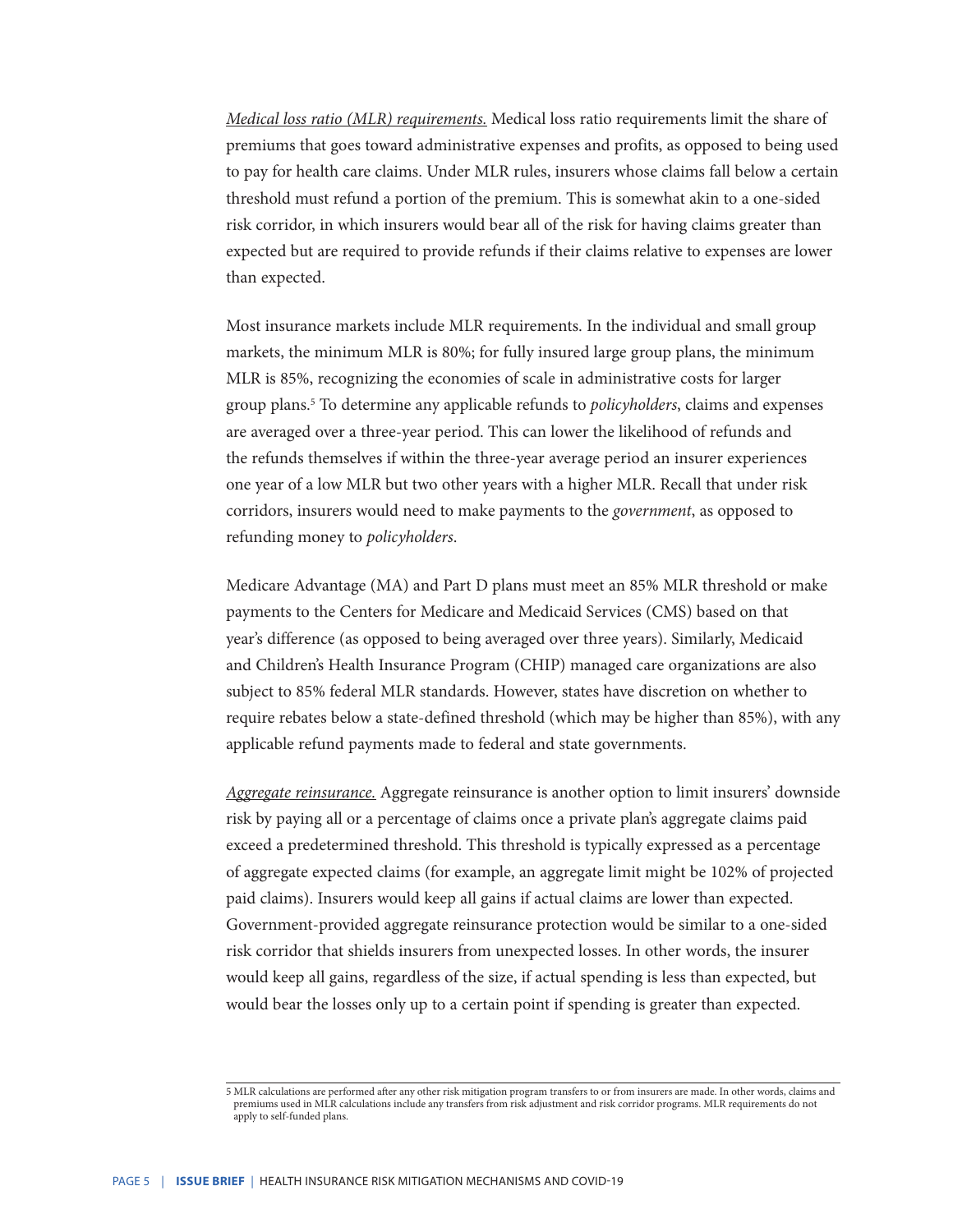Aggregate private reinsurance is available currently to private insurers and self-funded employer plans (i.e., stop-loss coverage) rather than through the government. For instance, a typical aggregate stop-loss attachment point is 125% of total expected claims for the self-funded employer. An insurer's reinsurance expenses are part of the insurer's administrative costs and would be paid through higher insurance premiums. Notably, private reinsurance and stop-loss coverage are not offered on a guaranteed issue basis; groups can be denied coverage or charged higher premiums, and particular individuals can be excluded from coverage (i.e., lasering).

*Supplemental payments.* Supplemental payments (or direct reimbursements) are generally payments made outside of the normal capitation rate once a predefined trigger has occurred. The use of supplemental payments has been limited primarily to the Medicaid program. The payment is a per-occurrence payment as opposed to an amount included in the capitation rate, transferring the risk of the triggering event away from the managed care organization. This approach is used extensively in Medicaid managed care for payments related to maternity delivery and neonatal care. Supplemental payments also have been used when a new treatment has been added to Medicaid managed care but there was not sufficient experience to determine the expected utilization of the treatment.

*Prospective or retroactive midyear capitation rate adjustments.* Instead of making supplemental payments in the case of new or unexpected treatments, capitation plans potentially could be changed to reflect the change in expected costs. Rate adjustments could be made prospectively or retroactively and could reflect upward or downward rate changes.<sup>6</sup> CMS is allowing states to make prospective Medicaid capitation rate adjustments to reflect COVID-19-related changes. In addition, CMS may allow states to make retroactive Medicaid capitation rate adjustments based on updated experience.7

#### **Plan-Specific Adverse Selection Risk**

When insurers are prohibited from denying coverage or charging higher premiums based on health status or expected health care needs, they are exposed to greater adverse selection risk, which occurs when individuals or groups who anticipate higher health care needs are more likely to purchase coverage than those who anticipate lower health care needs. Even if adverse selection is minimized in an insurance market as a whole, a particular plan could end up with a disproportionate share of enrollees with higher health care costs. If payments to the plan do not reflect this, then the plan could be at risk for large losses, which in turn gives them incentives to avoid enrolling people with higherthan average costs. Risk adjustment is the primary mechanism to address plan-specific adverse selection risk.

<sup>6</sup> Although rate adjustments are not typically seen in commercial insurance, UnitedHealth has announced premium discounts to employers and individuals in its commercial plans. See Reed Abelson, ["United Health Customers Will See a Discount on Next Month's Bill](https://www.nytimes.com/2020/05/07/health/unitedhealth-coronavirus.html)," *New York Times*, May 7, 2020.

<sup>7</sup> CMS, ["Medicaid Managed Care Options in Responding to COVID-19,](https://www.medicaid.gov/sites/default/files/Federal-Policy-Guidance/Downloads/cib051420.pdf)" May 14, 2020.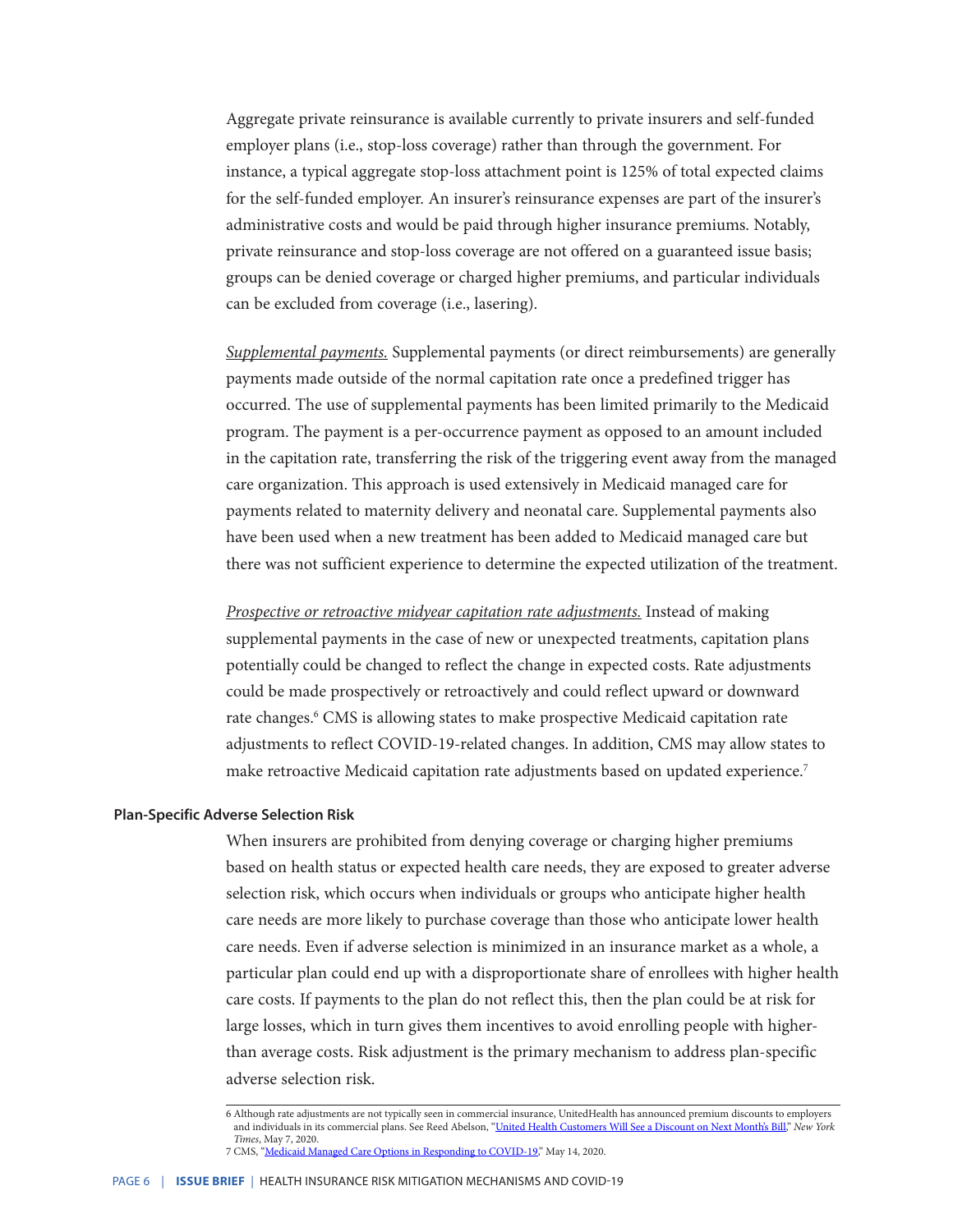*Risk adjustment.* Risk adjustment is used to adjust payments to plans based on the risks of the people they enroll. When premiums are not allowed to reflect fully the factors affecting health spending (e.g., health status), risk adjustment helps to make payments to competing plans more equitable and can reduce the incentives for competing plans to avoid enrollees with higher-than-average health care needs. The most simple risk adjustment models have been based on age and gender. More complex risk adjustment models also incorporate health care diagnoses or social determinants of health. Although risk adjustment can help account for the differences in participant health status across plans, no current risk adjustment system is designed to compensate each competitor for the full financial effects of adverse selection.

The ACA individual market and small group market each have a budget-neutral risk adjustment program that operates at the state level. Insurers with higher shares of lowercost enrollees contribute to a fund that makes payments to insurers with larger shares of higher-cost enrollees, such that the net impact is zero across all insurers. It is a concurrent program—diagnoses coded during the plan year are used to develop the plan year risk scores, on which the risk adjustment payments are based.

The Medicare Advantage and Part D programs also use risk adjustment programs, but their programs are prospective in nature—diagnoses coding during the prior year are used to develop the current plan year risk scores and corresponding payments from CMS. Unlike the ACA program, the MA risk adjustment program does not shift money among participating MA sponsors and is not a zero-sum exercise. Instead, MA plans receive higher payments when they have higher risk scores, regardless of the risk scores of other MA plans. The MA bid process and the CMS budget account for the expected payments.

States have discretion to apply risk adjustment to their Medicaid managed care programs. These programs must be budget-neutral and tend to be prospective.

#### **Risk of Particularly High-Cost Enrollees**

Plans also face a risk of having individual enrollees with particularly high health spending. Risk adjustment is not intended to address high-cost outliers. Also, because risk adjustment is meant to address costs that can be predicted in advance in order to lower plan incentives to avoid those with higher expected costs, costs from health needs that arise unexpectedly are not typically included in risk adjustment programs. Individual reinsurance can address this risk.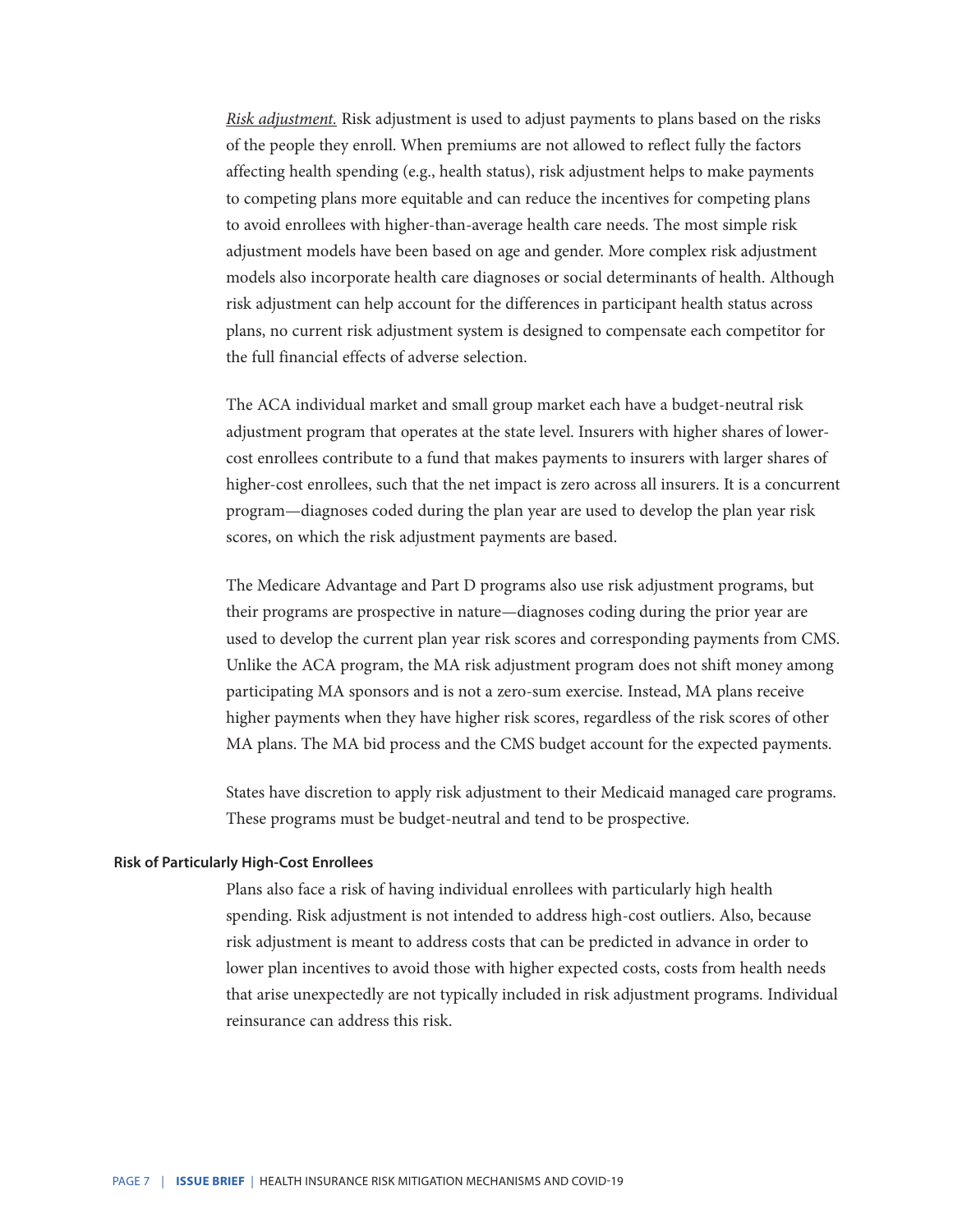*Individual reinsurance.* Individual reinsurance (also known as specific reinsurance or stop-loss) can protect a plan from high claims from individual enrollees. Under a dollar threshold-based government-provided reinsurance program, the government would pay all or a percentage of claims once an enrollee's annual claims exceed a predetermined threshold (e.g., \$200,000). Under a condition-based program, reinsurance is triggered if an enrollee is diagnosed with a particular condition.

Individual reinsurance is used in the Medicare Part D program; the federal government funds 80% (the coinsurance percentage) of spending for Part D enrollees after their out-of-pocket spending exceeds the catastrophic threshold (\$6,350 in 2020). Individual market reinsurance was also used temporarily under the ACA for plans in the individual market during 2014–2016. For instance, in 2014, the ACA reinsurance program was designed to reimburse individual market plans for 80% of an individual's claims between \$60,000 and \$250,000.<sup>8</sup> Because it was mostly funded through external sources, the ACA reinsurance program reduced premiums by about 10% to 14% in 2014, and less in the subsequent two years as the attachment point increased and the coinsurance rate declined.9 After 2016, several states extended the use of reinsurance through section 1332 waivers.10 Most are dollar-threshold based, but Alaska and Maine use condition-based programs.

As with aggregate reinsurance, private reinsurance can be used to provide individual (i.e., specific) reinsurance or stop-loss coverage. The attachment points for specific stop-loss coverage typically vary by group size, ranging from about \$35,000 for mid-sized groups (51-100 employees) to \$1 million or more for groups exceeding 20,000 employees. But again, insurer reinsurance expenses would be paid through higher insurance premiums and private reinsurers and stop-loss carriers can deny coverage, charge higher premiums, or exclude particular individuals from coverage.

<sup>8</sup> The ACA reinsurance program was funded through contributions from all health plans and used to offset high claims for individual market health plans. Initial reinsurance parameters were changed retroactively so that reinsurance claims equaled contributions. For 2014, the attachment point was reduced to \$45,000 and the reinsurance percentage was increased to 100%.

<sup>9</sup> American Academy of Actuaries, *[Drivers of 2016 Premium Changes](https://www.actuary.org/sites/default/files/files/Drivers_2016_Premiums_080515.pdf)*, August 2015.

<sup>10</sup> Kaiser Family Foundation, ["Tracking Section 1332 Waivers](https://www.kff.org/health-reform/fact-sheet/tracking-section-1332-state-innovation-waivers/)," January 7, 2020.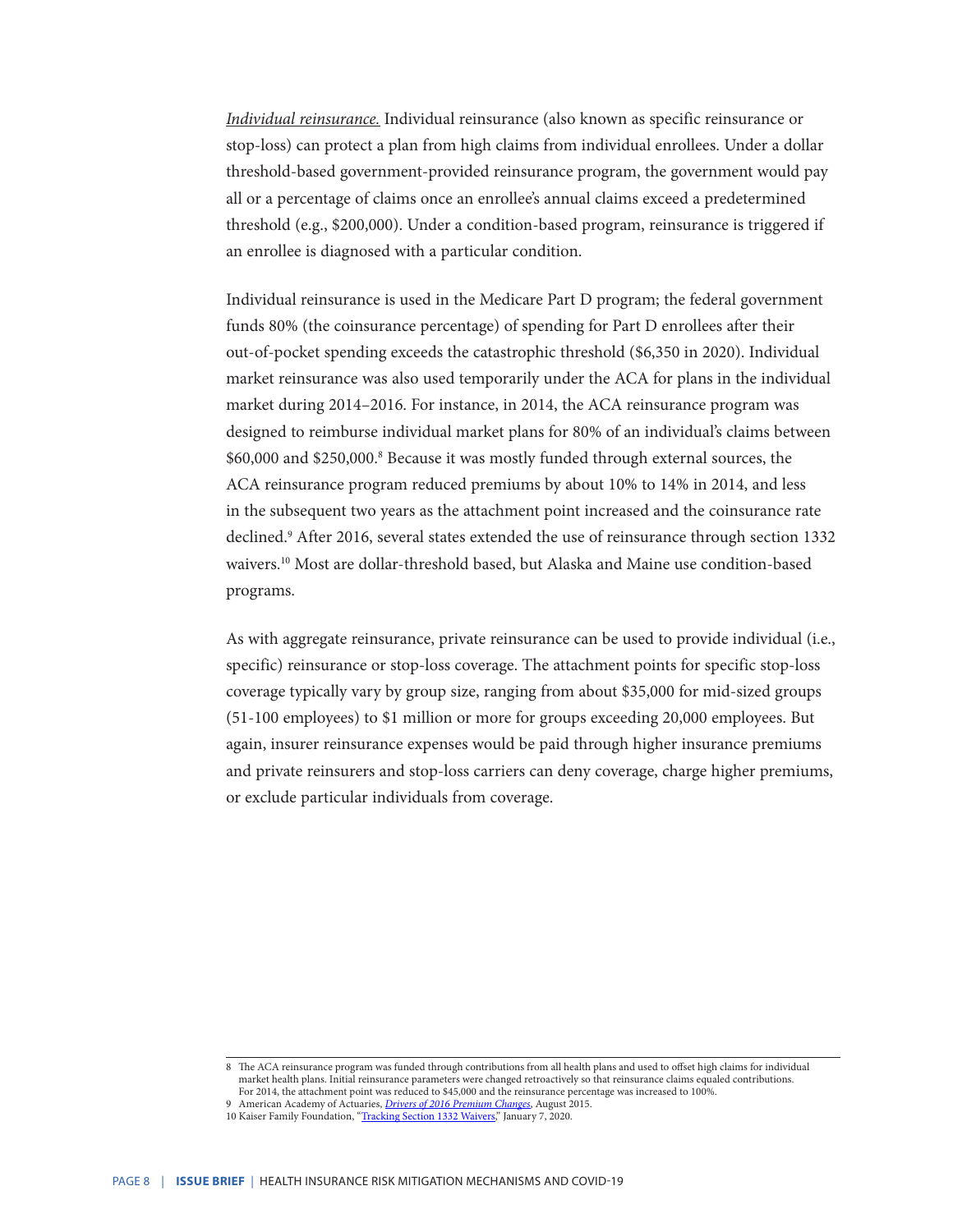## Implications of Risk Mitigation Mechanisms for COVID-19-Related Risks

Policymakers have enacted and are considering further efforts to provide relief for health care providers, businesses, and individuals affected by the medical and economic effects of the coronavirus. Although not part of legislation enacted to date, risk mitigation provisions have been included in earlier legislative proposals<sup>11</sup> and have been put forward by others.12 These mechanisms have generally focused on using one-sided risk corridors or reinsurance to mitigate risks and stabilize premiums for most types of health insurance. This section examines the implications of those mechanisms for addressing COVID-19-related insurer risks and also highlights how these risks vary by insurance market.

As noted above, insurers face several COVID-19-related risks. Through April 2020, increased claims due to COVID-19 appear to be offset (or even more than offset) by a reduction in non-COVID-19 claims, but it's unclear how that pattern will continue through the rest of the year. Medical care deferred in the first half of the year could be provided later in the year; COVID-19 claims could spike in a second wave. Shifts in insurance enrollment due to the virus's effects on the economy will also change 2020 claims from what was expected. In addition, particular insurers or plans could experience higher costs than expected if they enroll especially vulnerable populations (e.g., enrollees dually eligible for Medicare and Medicaid). The uncertainty will continue in 2021 and perhaps beyond, depending on whether there are future waves of the outbreak and the availability of treatments and vaccines.

#### **Risk Corridors**

As noted above, risk corridors can be designed to be either one-sided—shielding insurers from unusually large losses, or two-sided—also mitigating against unusually large insurer gains.

If implemented for 2020, one-sided risk corridors would shield insurers against unusually large losses arising from COVID-19. Government funds could be used to make payments to insurers for a portion of losses exceeding a threshold. Rather than providing payments to the health insurance industry as a whole, risk corridors would target those particular insurers that experienced large losses. If 2020 health spending continues to fall below insurer expectations, it is possible that few insurers would receive risk corridor payments.

<sup>11</sup> *[Take Responsibility for Workers and Families Act](https://www.congress.gov/bill/116th-congress/house-bill/6379)* (H.R. 6379).

<sup>12</sup> See for instance Sherry Glied and Katherine Swartz, ["Using Federal Reinsurance to Address the Health Care Financial Consequences of](https://www.healthaffairs.org/do/10.1377/hblog20200401.505998/full/) [COVID-19,](https://www.healthaffairs.org/do/10.1377/hblog20200401.505998/full/)" *Health Affairs* blog, April 1, 2020.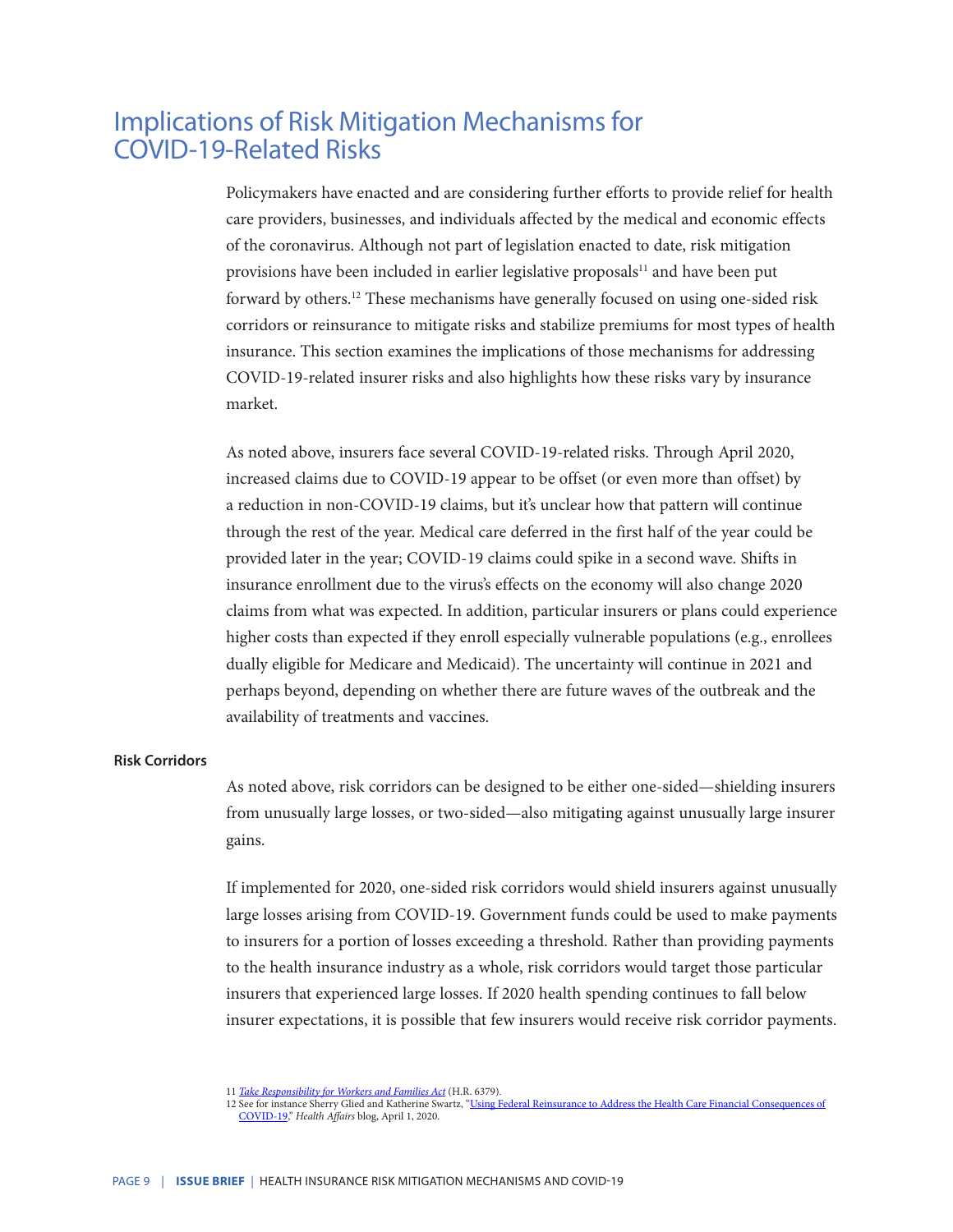One-sided risk corridors could be used to help insurers withstand losses, but wouldn't put them at risk of making payments if they have significant gains. However, the MLR requirements would provide some protections against insurers experiencing large gains due to having lower claims than expected. MLR refunds would be provided to policyholders in the individual and group markets if the three-year average MLR fell below the required threshold. If the risk corridors were extended to Medicare Advantage and Medicaid managed care plans, any MLR refunds would be made by insurers to the federal government (and states for Medicaid programs with refund requirements).

Alternatively, risk corridors could be two-sided, to protect against both unusually high insurer losses and unusually high insurer gains. But as opposed to providing rebates to policyholders in the individual and group markets, any risk corridor payments made by insurers would go to the government. $13$ 

If implemented for 2021, risk corridors would protect insurers from the pricing risk they face because of the continued uncertainty regarding whether and how COVID-19 will affect 2021 claims. By providing a backstop, risk corridors could result in lower premiums, through reductions in risk charges (usually  $2\% - 4\%$  of premiums)<sup>14</sup> and less conservative pricing assumptions.15

Setting up a risk corridor program for fully insured commercial plans and Medicare Advantage plans could be relatively straightforward. MLR reporting requirements already include the data elements that would be needed for a risk corridor program. Risk corridors would be calculated after factoring in any transfers from risk adjustment and reinsurance programs.

Risk corridor implementation could be more complicated for self-funded plans. Whereas fully insured plans have premium and other info that can be used to determine an expected claims target, there is not a common standard for determining such a target for self-funded plans. Trending forward prior per capita claims could potentially be used, but adjustments could be needed to reflect any changes in enrollee demographics.

<sup>13</sup> In the ACA and Medicare Part D risk corridor programs, any required insurer payments are made to the federal government. Presumably, a two-sided risk corridor program could be structured so that insurer payments to the government are directed to fund payments to health care providers or for other COVID-19-related purposes.

<sup>14</sup> In the absence of risk corridors, the increased uncertainty regarding COVID-19 could cause insurers to increase their risk charges above the usual 2%-4%. Such increases could be constrained by MLR requirements, which limit the amount of premiums that can be used for non-claims items, including risk charges.

<sup>15</sup> In the face of uncertainty, insurers will consider various scenarios using different assumptions regarding the recurrence of COVID-19 waves, the availability of treatments and vaccines, the degree of pent-up demand that will occur, etc. The availability of risk corridors would allow insurers to use less conservative assumptions regarding 2021 claims expectations.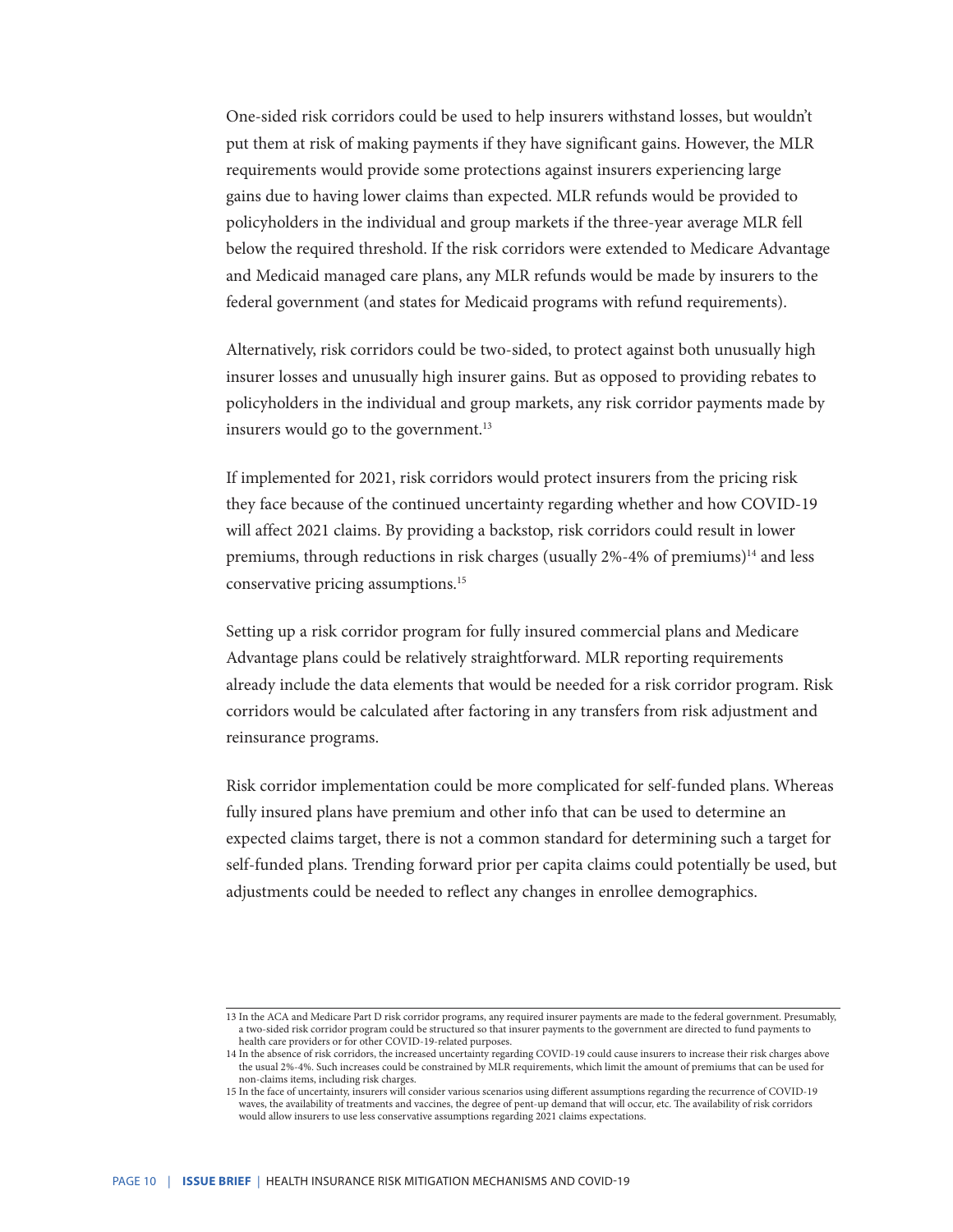Risk corridor targets usually reflect expected claims costs and do not include administrative costs. However, administrative costs could also differ due to COVID-19. Although some administrative costs vary with the number and amount of claims, other costs are fixed and are spread across all enrollees. Large enrollment shifts could cause changes in per enrollee administrative costs. For instance, a decline in employer coverage could cause per enrollee administrative costs to be higher than expected; a large increase in Medicaid enrollment could cause per enrollee administrative costs to be lower than expected.

#### **Reinsurance**

A federal reinsurance program could be used to reimburse plans for their higher-cost enrollees. Payments could be triggered based on dollar thresholds or it could be condition based. If focused on individuals with a COVID-19 diagnosis, it would need to be determined whether reinsurance payments would be made for all health expenditures or only COVID-19-related treatments and, if the latter, how those would be defined.

If implemented for 2020, reinsurance would provide additional funds to insurers, regardless of whether they face net costs for 2020 that are higher or lower than expected. Plans with unexpected gains due to 2020 costs being lower than expected might have additional gains under a reinsurance program. The MLR requirements could provide a backstop on unanticipated gains and result in refunds to policyholders. However as noted above, MLR refunds for the individual and group markets are based on three-year averages.

If reinsurance is implemented for 2021, it could result in lower 2021 premiums, as some health care claims would now be paid for through the reinsurance program, thereby lowering insurer costs. However, reinsurance wouldn't necessarily address the pricing risk that insurers face because of the continuing uncertainty regarding how COVID-19 will affect 2021 health spending.

Reinsurance could be relatively straightforward to implement and wouldn't be as complicated as risk corridors for self-funded plans. That said, any government reinsurance program may need to be coordinated with private reinsurance and stop-loss coverage, increasing administrative complexity. Implementation for ACA individual market plans could be more complicated in the states that already operate their own reinsurance programs under 1332 waivers. It would need to be determined whether a federal reinsurance program would be the primary or secondary reinsurance payer.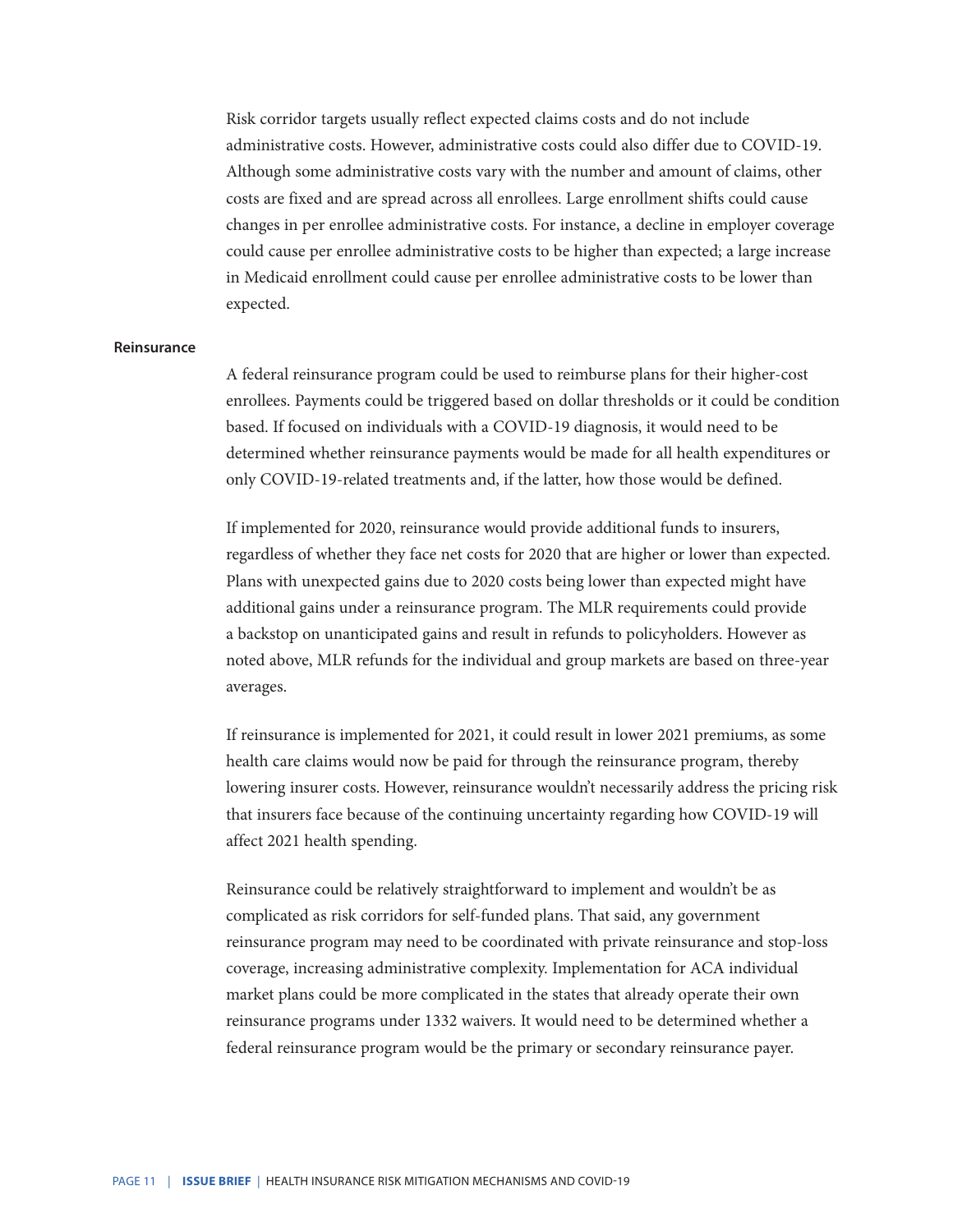# Other Considerations

Although risk corridors and reinsurance could help mitigate some COVID-19-related risks that insurers face, other risks might be better addressed through other mechanisms. For instance, group insurers and self-funded employer plans face declining enrollment due to workers losing their jobs. Lower enrollment reduces the economies of scale for administrative expenses. It also raises selection concerns. For instance, past recessions resulted in morbidity increases among some small group insurers along with enrollment declines. New COBRA guidance<sup>16</sup> that extends the time for eligible workers to choose to enroll in COBRA could exacerbate selection issues. Multiemployer plans have the added concern that because contributions on behalf of active workers typically subsidize coverage for retirees, a reduction in active workers could threaten the financial stability of retiree coverage.

Workers losing coverage may be eligible for COBRA, but that coverage can be expensive. There are some proposals to subsidize COBRA premiums, by as much as 100 percent.<sup>17</sup> During the Great Recession, COBRA premiums were subsidized by 65%. Making coverage more affordable could keep people in employer plans and mitigate adverse selection or other problems that can arise due to declining enrollment. Facilitating COBRA coverage for workers who are laid off can limit health care disruptions arising from shifts to different coverage designs and provider networks, especially if layoffs are shorter term in nature and workers eventually return to their prior jobs.

Risk adjustment is already in place for many insurance markets. But its effectiveness at addressing plan-specific adverse selection could be affected by the COVID-19 outbreak. In particular, the Medicare Advantage risk adjustment program uses diagnoses from the prior year to determine risk scores and risk adjustment payments for the plan year. With many MA enrollees deferring care in 2020, diagnoses may be understated, potentially understating 2021 risk scores. Although CMS has released guidance that diagnoses recorded during 2020 telehealth visits will count toward 2021 risk scores, many conditions will go unrecorded. There may be less of an issue for the individual and small group markets risk adjustment programs, as those are concurrent in nature; diagnoses recorded during 2020 and 2021 will be used to determine 2020 and 2021 risk scores, respectively. That said, the risk adjustment program could advantage insurers with populations that can't defer care compared to plans with some deferred chronic care that results in additional unintended costs.

<sup>16</sup> Internal Revenue Service and Employee Benefits Security Administration, "Extension of Certain Timeframes for Employee Benefit Plans [Participants, and Beneficiaries Affected by the COVID-19 Outbreak,](https://www.govinfo.gov/content/pkg/FR-2020-05-04/pdf/2020-09399.pdf)" May 4, 2020. 17 See for instance the *[HEROES Act](https://www.congress.gov/116/bills/hr6800/BILLS-116hr6800ih.pdf)* (H.R. 6800).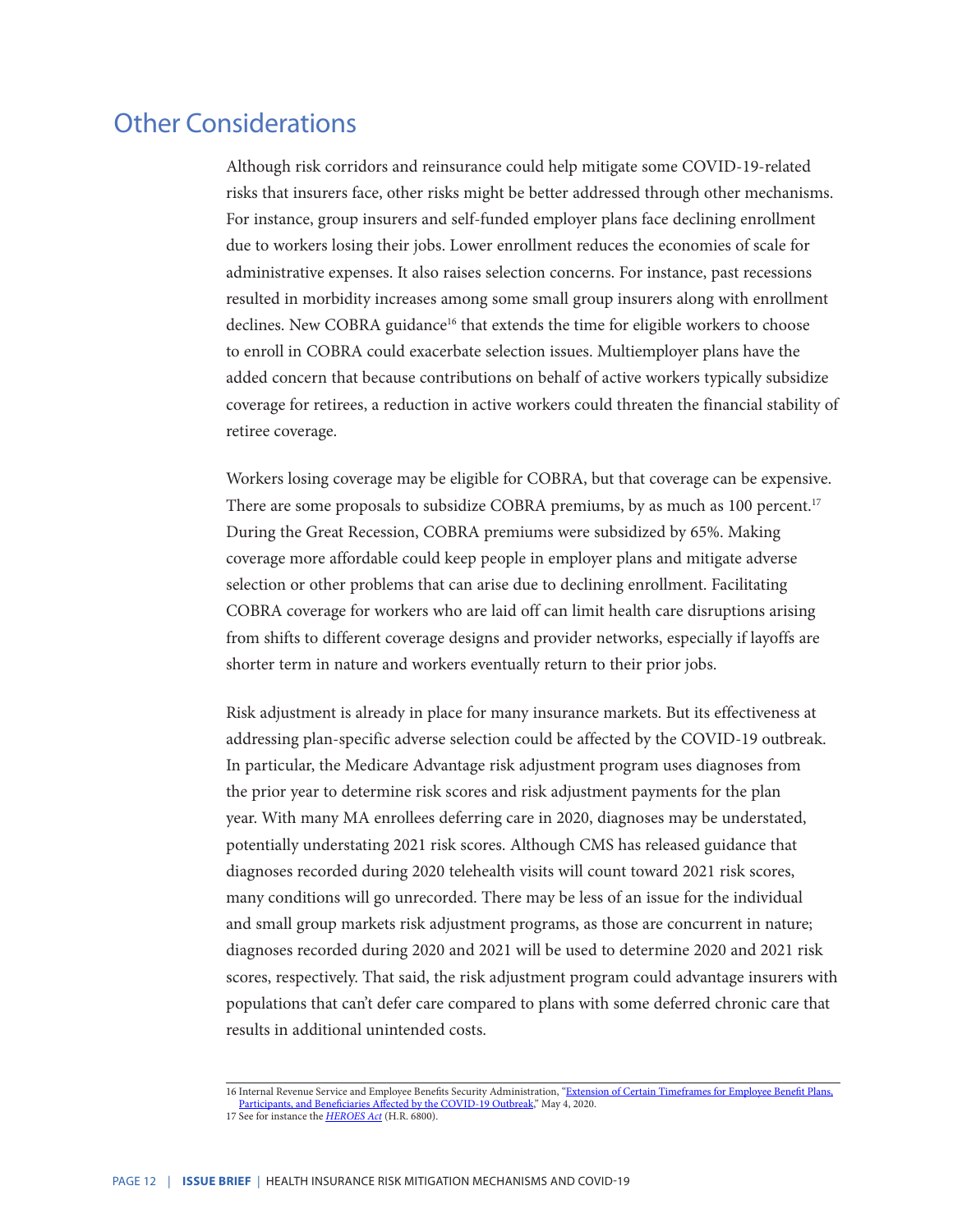The Medicaid program will be especially affected by COVID-19. Some Medicaid enrollees are especially vulnerable to COVID-19 due to age, disability, or underlying health conditions. And due to COVID's effects on the economy, Medicaid will likely experience enrollment increases, with new enrollees shifting from group coverage and possibly individual coverage as well. These enrollment increases will occur at the same time state revenues are declining, which will put more pressure on state budgets. The Families First Coronavirus Response Act temporarily increases the federal share of Medicaid spending, or Federal Medical Assistance Percentage, (FMAP), by 6.2 percentage points. This increase will help state budgets in the short term, but some states have already announced Medicaid cuts.18 In addition, increased Medicaid costs due to higher enrollment and pent-up demand from deferred care could continue even after the FMAP bump is eliminated.

Finally, although COVID-19 is straining some parts of the health system with increased needs for respiratory care, the deferral of non-COVID care has reduced provider revenue across the system. In April, health care employment declined by 1.4 million workers.19 Such declines lead to concerns regarding access to care, the sustainability of health care providers, possible facility closures, and the potential for increased provider consolidation that can result in higher provider prices. There are particular concerns for safety net providers that already receive lower payment rates. Some insurers are advancing payments to health care providers, typically on a month-to-month basis, with reconciliation. These payments address providers' short-term cash flow concerns but are not meant to act as larger or longer-term loans. Through the various COVID-relief bills that have been enacted, the federal government is paying hospitals and other providers for health care expenses or lost revenues due to COVID-19. More information is needed on how these funds are being distributed, but it is possible that funds appropriated to date will be insufficient to meet provider revenue needs.

<sup>18</sup> Rachel Roubein and Dan Goldberg, ["States Cut Medicaid as Millions of Jobless Workers Look to Safety Net,](https://www.politico.com/news/2020/05/05/states-cut-medicaid-programs-239208)" *Politico*, May 5, 2020. 19 Bureau of Labor Statistics, "[The Employment Situation—April 2020,](https://www.bls.gov/news.release/pdf/empsit.pdf)" USDL-20-0815, May 8, 2020.